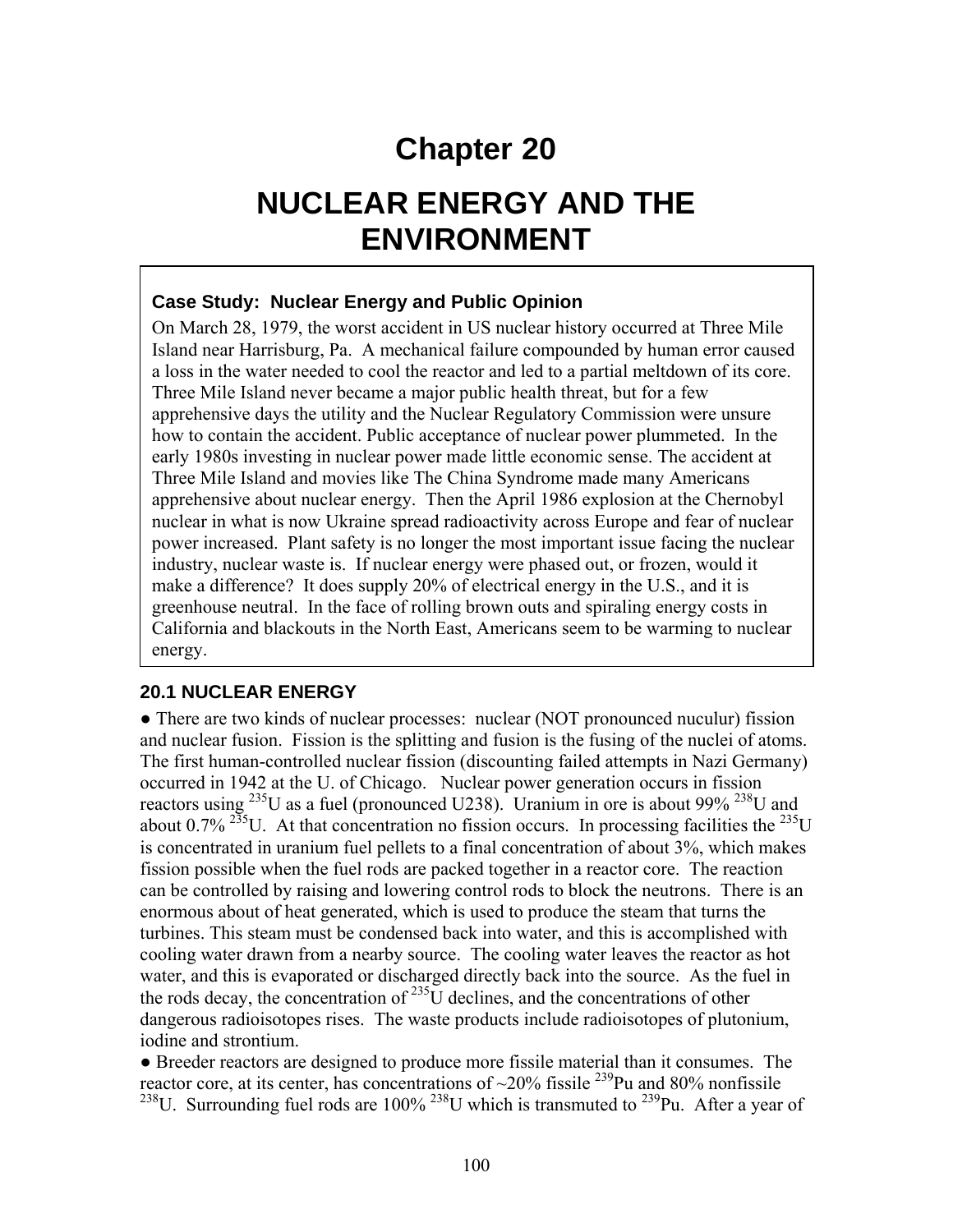operation, the center rods will have  $15\%$  <sup>239</sup>Pu and 85% <sup>238</sup>U, with the surrounding material having 95%  $^{238}$ U and 5%  $^{239}$ Pu . This results in a net slight net production of  $^{239}$ Pu. Plutonium has a 24,360 year half, is extremely toxic, and can be made into a bomb. In 1977 President Carter called for an indefinite suspension of the construction of our first and only breeder reactor on the Clinch River, TN because of concerns about

## **A CLOSER LOOK 20.1: RADIOACTIVE DECAY**

• The fundamental difference between one element an another is the number of protons in the nucleus. For example, a carbon atom, and only a carbon atom, has 6 protons. The elements usually have an equal number of neutrons, but some variation occurs. These variants are called **isotopes**. Most carbon atoms have 6 neutrons, given an atomic weight of 12. This is one kind of carbon isotope, and this is written as <sup>12</sup>C, where the superscript 12 refers to the atomic weight. There are two other carbon isotopes. They are  ${}^{13}C$  and  ${}^{14}C$  with 7 and 8 neutrons, respectively. Some isotopes are stable, others are not.  $^{14}C$  is unstable, whereas  $^{12}C$  and  $^{13}C$  are stable. When an isotope is unstable it will decay; when it decays it releases radiation. Unstable isotopes are **radioactive** and are referred to as **radioisotopes**, meaning that they release radiation when their atoms decay. The decay occurs exponentially at a constant rate that is specific to the isotope. Decay rates are measured in units of halflives. The half-life of  ${}^{14}C$  is about 5600 years. (see Tables 20.1 and 20.3). Some radioactive isotopes are **fissionable**, meaning that they can be coaxed into decomposing spontaneously when hit by the alpha particles emitted by an adjacent, decaying atom. Thus, a **chain reaction** is possible when you pack enough radioisotopes together. When a chain reaction occurs, there is an enormous release of energy. When the chain reaction is uncontrolled, it is an exploding bomb. There are 3 kinds of radiation emitted when a radioisotope decays. These are alpha, beta, and gamma radiation.

proliferation, and the Senate finally killed the CRBR project in 1983. Breeders are important energy sources in some nations, e.g. France.

### **20.2 NUCLEAR ENERGY AND THE ENVIRONMENT**

● The full nuclear fuel cycle encompasses mining, refining, fuel assembly, operation, and waste. There are risks and challenges associated with each step.

The mining operation produces radioactive tailings and exposes workers to rather high doses of radiation. Site selection of power plants is important (see Critical Thinking Issue below).Nuclear power plants are vulnerable to catastrophic accidents. The U.S. does not reprocess nuclear fuel, but is on the verge of doing so.

• There are numerous problems associated with the handling and disposal of nuclear waste. There still is no permanent and operational repository for nuclear waste in the U.S. Nuclear plants have a limited life, and there is a high cost associated with decommissioning the plant and protecting the site that continues long after the plant is closed.

● Effects of radioisotopes - A release of radioisotopes into the environment exposes organisms to radiation externally and internally. Exposure to radiation from external sources is usually episodic, but internal exposure to radiation can be chronic. Internal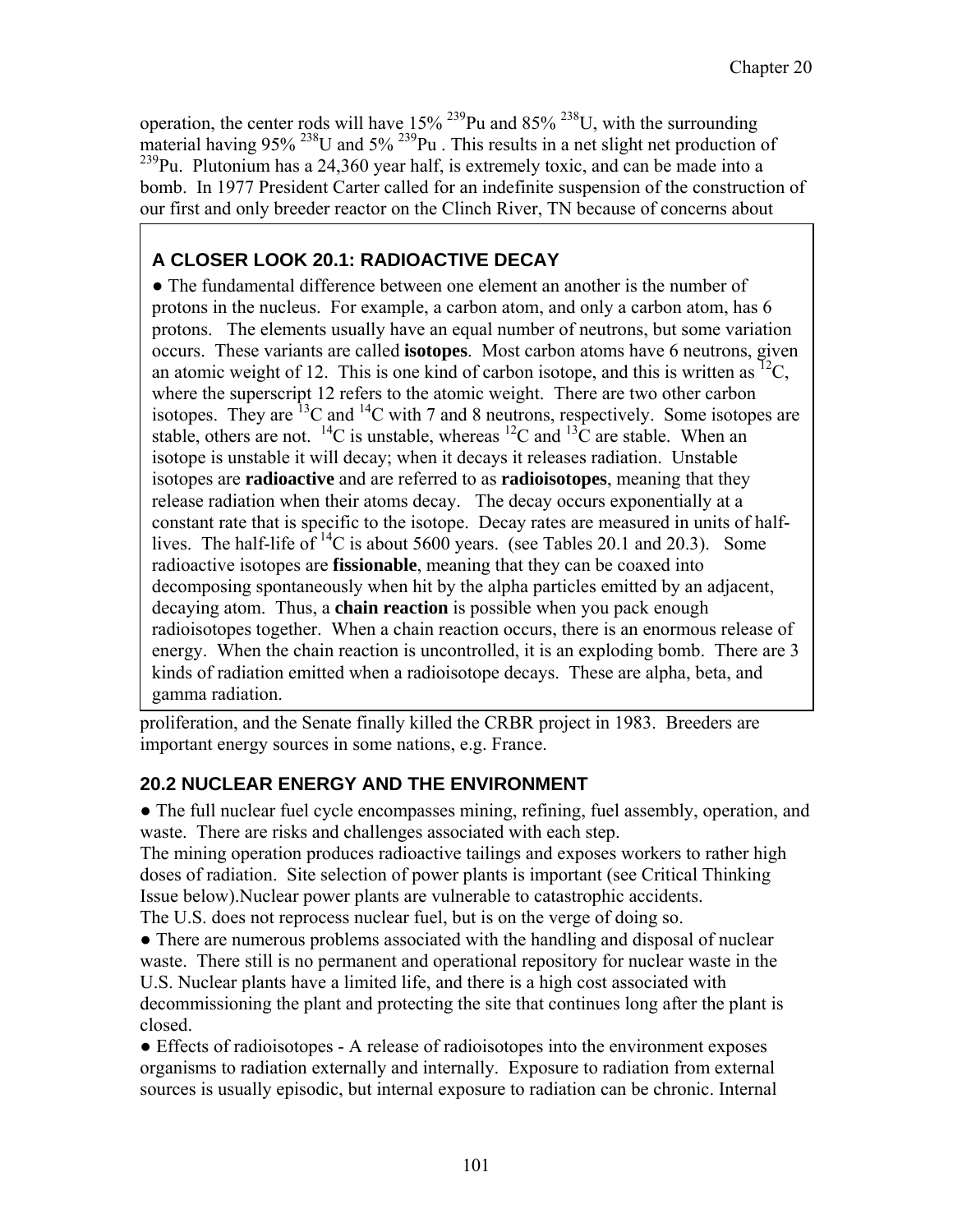exposure occurs when radioactive particles are inhaled and lodge in the lung, or when radioisotopes are consumed. Radioisotopes can enter the food chain.

• Radiation dose and human health – the  $LD_{50}$  is about 5,000 mSv. Exposure to 1,000-2,000 can cause significant health problems, including sterility, abortion, vomiting. At 500 mSv physiological changes can be detected. The maximum allowable dose of radiation per year for workers in the nuclear industry is 50 mSv, which is about 30 times the average natural background. Studies have shown that there is a delay of 10-25 years between the time of exposure on the onset of disease, including cancer.

### **A CLOSER LOOK 20.2: RATION UNITS AND DOSES**

• The Curie (Ci) is a common unit of radioactive decay equivalent to 3.7 x  $10^{10}$ disintegrations per second. In the SI system, the analogous unit is the Becquerel (Bq), which is one radioactive decay per second.

● Exposure is measured in units of rads (rd) and rems. One rad is equal to an absorbed dose of 0.01 joule/kilogram  $(=0.01$  gray). The SI system uses grays  $(Gy)$ and sieverts (Sv). 100 rd = 1 Gy and 1 Sv = 100 rems. The rem is equivalent to an absorbed dose in rads multiplied by a quality factor that depends on the type of radiation.

# **20.3 NUCLEAR POWER PLANT ACCIDENTS**

 $\bullet$  The NRC estimates that the probability of a meltdown is 0.01%, but if/when we have 1,500 nuclear reactors (4x present world total), the probability of a meltdown somewhere is once every 7 yrs.

• TMI - March 28, 1979 – the most significant nuclear accident in U.S. history occurred at TMI near Harrisonburg, PA. The accident resulted because of an improbable combination of malfunctions and operator errors. It resulted in a partial meltdown. During the accident, an unexpected bubble of hydrogen gas collected inside the reactor building that threatened to blow up the building. The operators had to vent the hydrogen and a great deal of radioisotopes to the atmosphere. This accident and the social consequences are fascinating.

• Chernobyl - Unit number 4 of the Chernobyl NPP exploded in the spring of 1986. The reactor core burned for days until the fire was eventually smothered by helicopters. The nearby city of Prypyat was evacuated within days of the disaster. Small towns in the surrounding countryside were also evacuated. A large area around the reactor will remain uninhabitable for decades. The accident, which happened as the result of a safety experiment, resulted in a large loss of life. Childhood leukemia is high and the mortality rate in the overall population of Ukraine has risen significantly since the accident. The reactor today is still hot, and the building is enclosed in an unstable structure known in Ukraine as the 'object shelter' and known here as the "sarcophagus". There are dozens of waste dumps all around the countryside where highly radioactive equipment was hastily buried, and not inventoried. Radioisotopes are leaking into the groundwater and have been detected as far as the Black Sea. Chernobyl is on a major flyway for migrating birds that stop and feed, and then carry radiation off site. The area is also subject to serious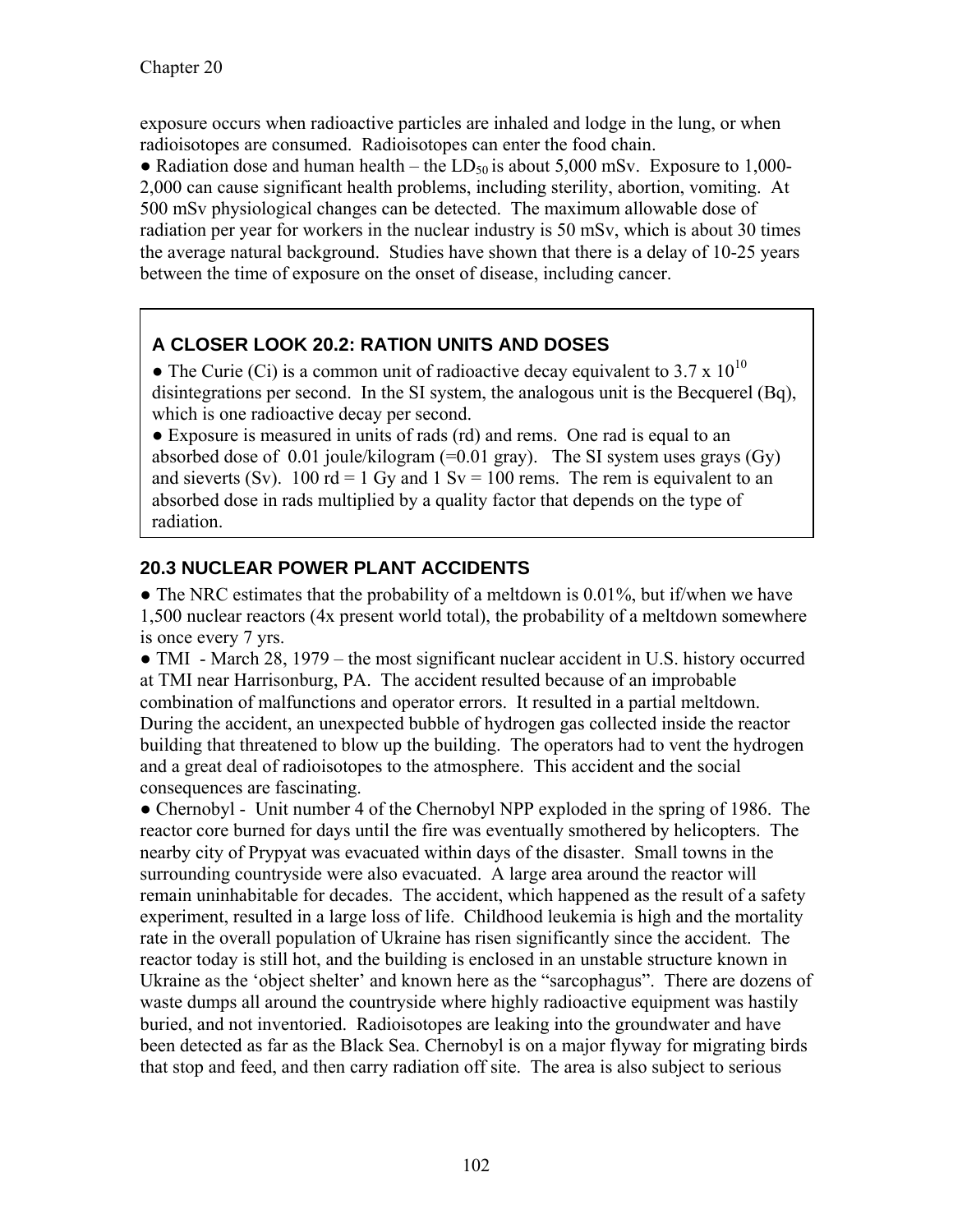flooding from the Dnieper and Prypiat Rivers. One could say that the accident here is still in progress.

#### **20.4 RADIOACTIVE WASTE MANAGEMENT**

● In western states 20 million metric tons of radioactive mine tailings will produce radiation for 100,000 yrs.

● Low level radioactive wastes are defined as being sufficiently low in radioactivity to be buried in shallow pits, one of which is located in Barnwell, SC. Low level rad waste includes contaminated clothing, gloves, medical equipment, laboratory waste, etc.

● Transuranic waste is composed of human-made radioactive elements heavier than uranium. It includes plutonium which must be isolated from the environment for about 250,000 years. Most transuranic waste is generated at nuclear weapons facilities. There is a pilot project at Carlsbad, NM to bury transuranic waste 2000 ft deep in salt caverns.

● High level radioactive waste consists of commercial and military nuclear fuel, including uranium and plutonium. The waste is highly radioactive and toxic. Presently many 1000s of tons waste is piling up at more than 100 sites in 40 states until a final repository is developed. This repository is scheduled to open in Yucca Mountain, NV. The repository is years behind schedule, over budget, and is opposed by the Sate of Nevada. In July 2004 a Federal Appeals Court threw the future of the Yucca Mountain repository in doubt by ruling that the federal government must devise a new plant to protect the public against radiation releases beyond the next 10,000 years. However, DOE remains confident that it can come up with an acceptable plan.

●There are at least 3 significant problems. One is transportation. When a repository finally opens there will be large scale movements of high level waste across the Nation's highway system and rails. A second problem is that the repository must remain geologically stable and hydrologically isolated for several hundred thousand years. The third problem is ensuring that future populations will understand that the repository is not to be disturbed. How can we communicate this message to people 1000s of years into the future?

### **20.5 THE FUTURE OF NUCLEAR ENERGY**

• Advocates argue that:

It does not contribute to global warming by release of GHGs It does not cause acid rain pollution or nitrogen deposition If breeder reactors are used, the amount of fuel will be increased

• Critics argue that:

 There are safety concerns and economic and political issues Nuclear is not likely to have any impact on global warming any time soon Some nations may use nuclear power as a path to developing weapons

• The future of nuclear energy is uncertain

### **CRITICAL THINKING ISSUE**

●The Shoreham plant on New York's Long Island was ordered in the mid-'60s and cost over \$5 billion to complete. Its construction was delayed by activists concerned about safety issues. One question was how to evacuate the population of Long Island in the